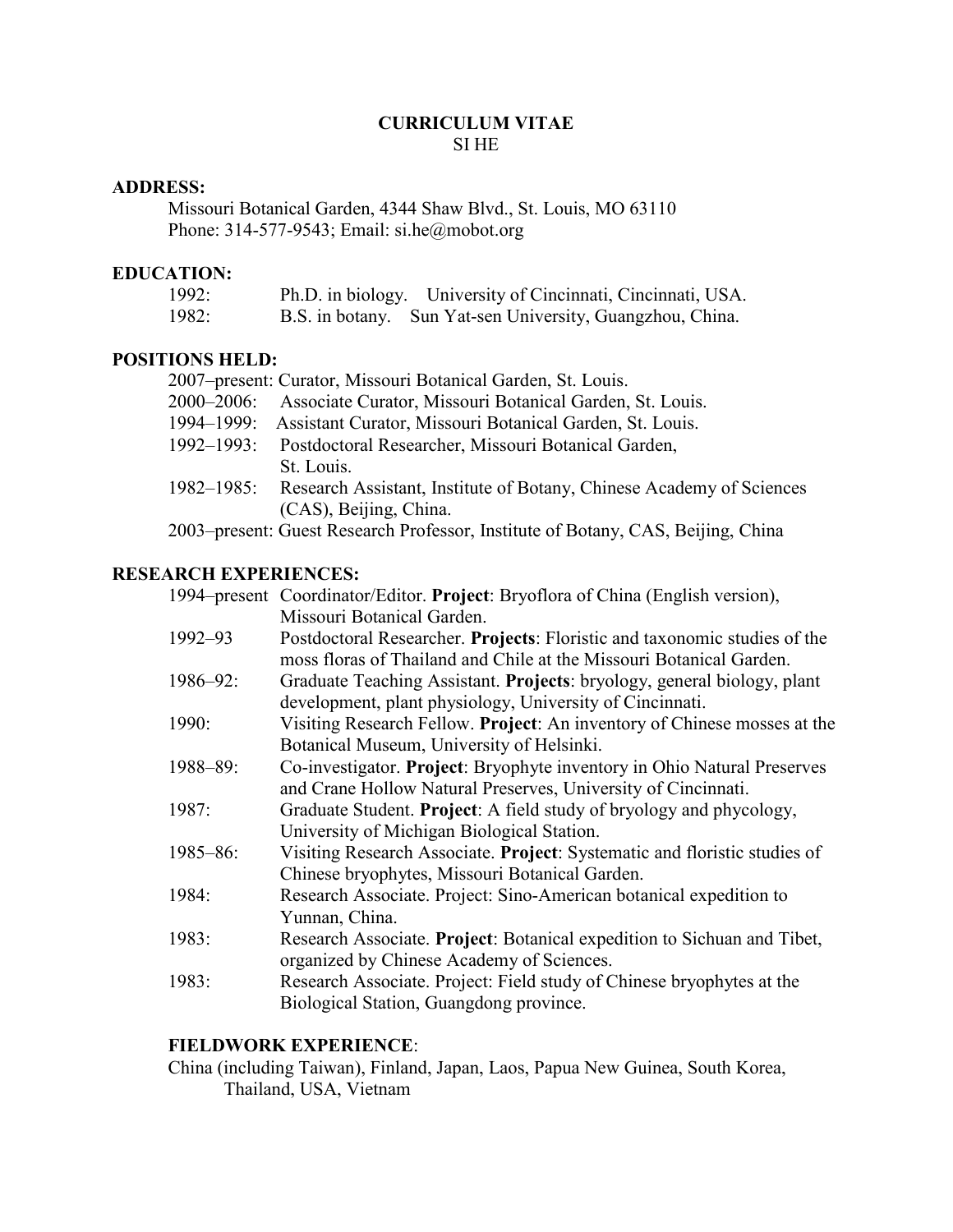#### **EDITORIAL EXPERIENCE**:

Scientific Editor, Journal of Bryology, 2017–present.

Associate Editor, Annals of the Missouri Botanical Garden, 2016–present

Associate Editor, Novon, 2016–present

Advisory Board, Anatolian Bryology, 2016–present

Board Member, Editorial Board of the Flora of Thailand, 2018–present

#### **GRANTS**:

- National Science Foundation: "The Moss Flora of China, English version " 1996–2000 (DEB–9525938).
- National Science Foundation: "The Moss Flora of China, English version " 2000–2004 (DEB–0072657).
- National Science Foundation: "The Moss Flora of China, English version " 2005–2009 (DEB-0455568).
- National Geographic Society: "Inventory of Broad-leaf Forest Bryophytes in Southwestern Henan Province, China" 1997 (NGS–5771-96).
- National Geographic Society: "Inventory of the Montane Bryophytes of South Korea" 2000 (NGS–6467-99).
- National Geographic Society: "An Inventory of Montane Forest Bryophytes in Taiwan" 2003 (NGS–7410-03).
- National Geographic Society: "A survey of the bryophyte diversity in northern Vietnam" 2008 (NGS–8491-08).
- National Geographic Society: "A study of the bryophytes of southern Vietnam" 2009 (NGS–8723-09).
- National Geographic Society: "A field investigation of bryophyte diversity in northern Laos" 2012 (NGS-9143-12).
- National Geographic Society: "Bryophyte diversity and conservation in Phu Luang Wildlife Sanctuary, Loei Province, Thailand" 2015 (NGS-9777-15).

### **PROFESSIONAL MEMBERSHIPS:**

American Bryological and Lichenological Society Asian Bryological and Lichenological Club Botanical Society of America; International Association of Bryologists

#### **HONORARY SOCIETY:**

Sigma Xi

#### **AWARD:**

International Botanical Congress 2017 Excellent Scholar Award

#### **PUBLICATIONS:**

1. **He**, **S.** 1982. A comparative study of physiological responses to hydrology in five dominant vascular species at different altitude in Din Hu Mt., Guangdong, China. *B.S. thesis*, pp 90. Zhongshan University.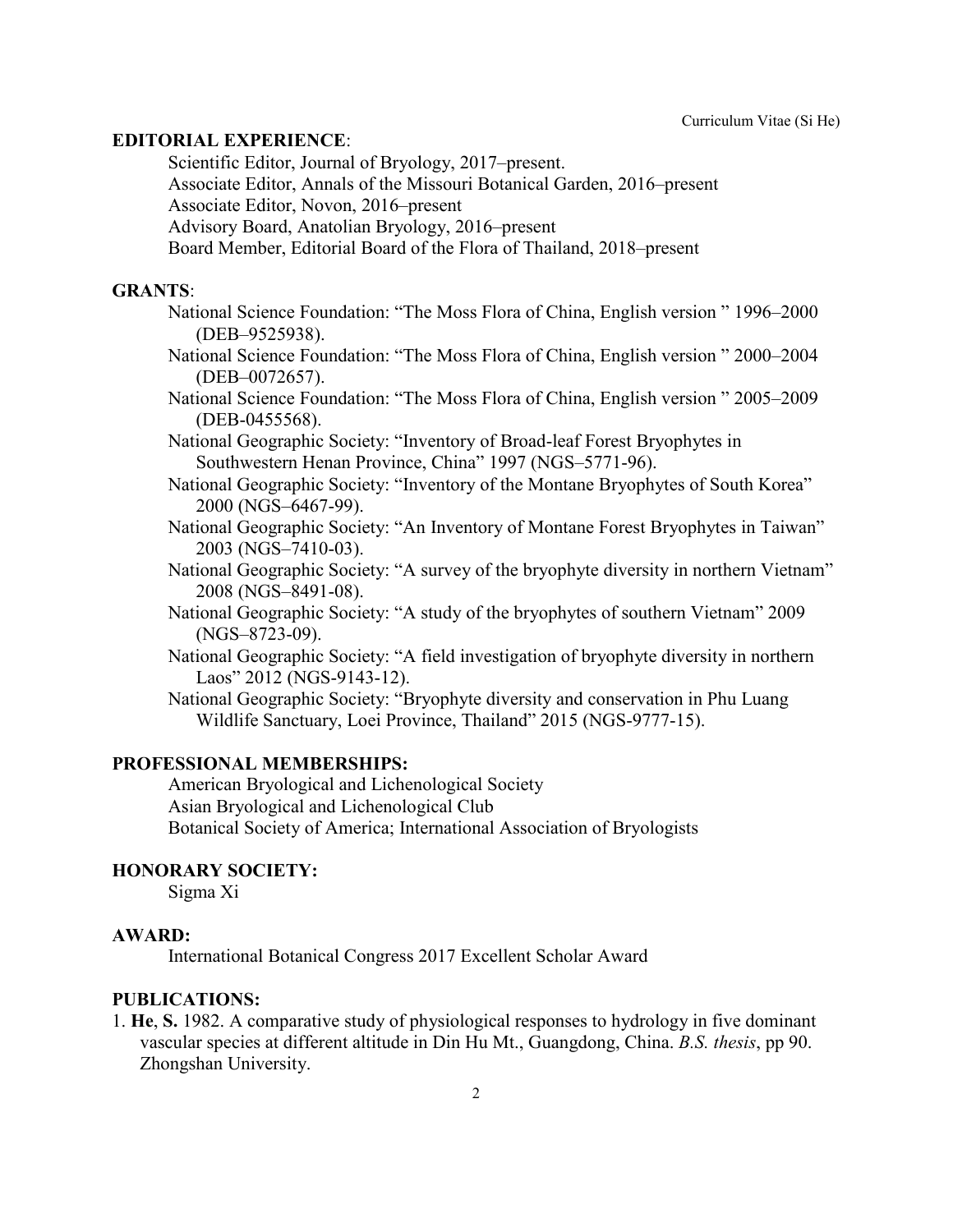- 2. **He, S.**, P. L. Redfearn & B. H. Allen. 1986. New records for bryophytes of the Interior Highlands of North America. *Evansia* 3(2): 31–32.
- 3. **He, S.** 1987. A revision of the moss genus *Homalia* in Asia. *Ohio J. Sci*. 87: 8.
- 4. Redfearn, P. L., P.-C. Wu, **S. He** & Y.-G. Su. 1989. Mosses New to Mainland China. *Bryologist* 92(2): 183–185.
- 5. **He, S.** & J. A. Snider. 1989. A significant range extension of a tropical moss *Symphyodon complanatus* Dix. *Amer. J. Bot. Suppl*. 76: 8–9.
- 6. Snider, J. A. & **S. He.** 1989. Eleven mosses reported new to Ohio. *Amer. J. Bot. Suppl*. 76: 15–16.
- 7. **He, S.** 1990. [Review of:] Xu Bing-sheng (chief compiler), Cryptogamic flora of the Yangtze Delta and adjacent regions.  $III + 573$  pages, 544 illustrations  $+234$  photographs. Shanghai Scientific & Technical Publishers. 1989. *Nova Hedwigia* 51: 280–282.
- 8. Enroth, J. & **S. He.** 1991. Notes on the Neckeraceae (Musci). 8. *Pendulothecium*, a new genus from New Zealand and Norfolk Island. *New Zealand J. Bot*. 29: 7–16.
- 9. Snider, J. A. & **S. He.** 1991. Novel techniques useful for collecting bryophytes. *Bryol. Times* 60: 7–8.
- 10. **He, S.** & J. A. Snider. 1992. A preliminary review of the genus *Symphyodon* (Symphyodontaceae). *Bryobrothera* 1: 283–287.
- 11. **He, S.** 1992. A worldwide taxonomic revision of the genera *Homalia*, *Pendulothecium* (Musci: Neckeraceae) and *Symphyodon* (Musci: Symphyodontaceae). XIV + 348 pages, 73 plates, 8 photographs. *Doctoral dissertation*, University Microfilms, Ann Arbor.
- 12. Snider, J. A. & **S. He**. 1992. The rare dwarf four-toothed cave moss in Ohio, *Trillium* 1:1, 9– 10.
- 13. Tan, B., **S. He** & P. Isoviita. 1992. A review of *Isotheciopsis* and *Neobarbella* (Lembophyllaceae, Musci). *J. Cryptog. Bot*. 2: 314–316.
- 14. Snider, J. A. & **S. He**. 1993. Observations on mosses new or rare to Ohio. *Evansia* 10: 68– 71.
- 15. Redfearn, P. L. Jr., B. H. Allen & **S. He**. 1994. New distributional records for Chinese mosses. *Bryologist* 97: 275–276.
- 16. **He**, **S.** & P. L. Redfearn, Jr. 1995. Three mosses new to mainland China. *Bryologist* 98: 383–384.
- 17. **He, S.** & J. Enroth. 1995. *Homalia pennatula* (Musci: Neckeraceae), a new combination from Southeast Asia, with a key to the species of *Homalia*. *Novon* 5: 334–335.
- 18. Redfearn, P. L. Jr., B. Tan & **S. He**. 1996. A checklist of Chinese mosses. *J. Hattori Bot. Lab*. 79: 163–357.
- 19. **He**, **S.** 1997. A taxonomic revision of *Homalia*. *J. Hattori Bot. Lab*. 81: 1–52.
- 20. Zhao, J.-C., **S. He**, R.-L. Hu. 1997. *Encalypta tianschanica* (Musci: Encalyptaceae), a New Species from Western China, with a Key to the Species of *Encalypta* in Xinjiang. *Novon* 7: 320–322.
- 21. **He**, **S.** 1997. An annotated checklist and atlas of the mosses of Thailand (*<http://www.mobot.org/MOBOT/moss/Thailand/thailand.htm>*).
- 22. **He, S**. 1998. The Floristic Composition and Phytogeographical Connections of Thai Mosses. *J. Hattori Bot. Lab. 84*: 121–134.
- 23. Zhao, J.-C., **S. He**, M. Sulayman & R.-L. Hu. 1998. An analysis of floristic characteristics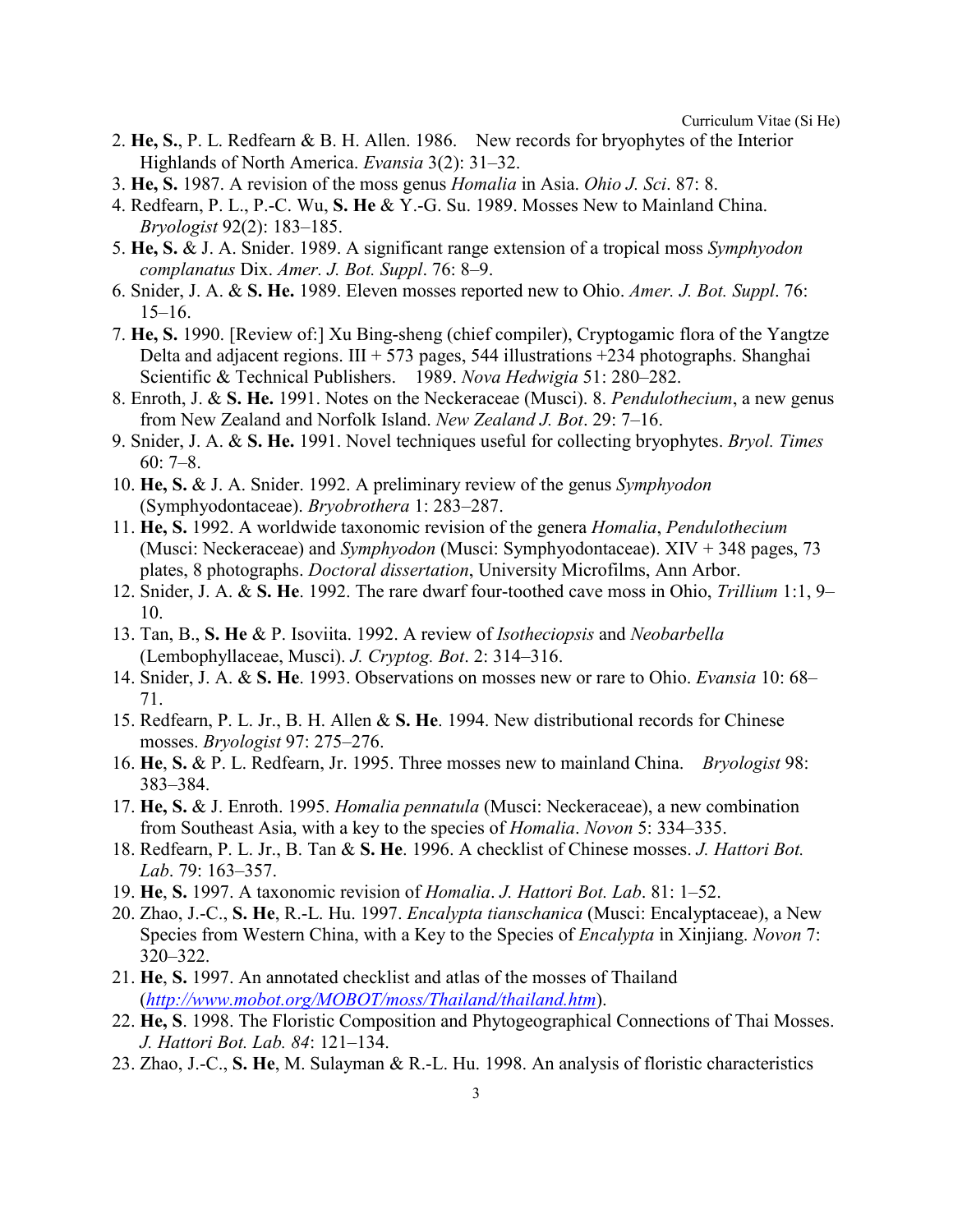and distribution of the bryophytes of Xinjiang, China. *J. Hattori Bot. Lab*. 84: 113–120.

- 24. **He, S.** 1998. A checklist of the mosses of Chile. *J. Hattori Bot. Lab*. 85: 23–109.
- 25. **He**, **S.** 1999. A computerized checklist of the mosses of Chile. (*http://www.mobot.org/MOBOT/moss/Chile/chile.htm*).
- 26. Cao, T. & **S. He**. 1999. Ditrichaceae, pp. 58–82. *In* Gao, C. & M. R. Crosby (Editors-in-Chief), S. He (Editor). *Moss Flora of China* (English Version), Vol. 1, viii + 273 pp. Science Press, Beijing & Missouri Botanical Garden, St. Louis.
- 27. Gao, C. & **S. He**. 1999. Archidiaceae, pp. 56–58. *In* Gao, C. & M. R. Crosby (Editors-in-Chief), S. He (Editor). *Moss Flora of China* (English Version), Vol. 1, viii + 273 pp. Science Press, Beijing & Missouri Botanical Garden, St. Louis.
- 28. Gao, C., D. Vitt & **S. He**. 1999. Dicranaceae, pp. 90–241. *In* Gao, C. & M. R. Crosby (Editors-in-Chief), S. He (Editor). *Moss Flora of China* (English Version), Vol. 1, viii + 273 pp. Science Press, Beijing & Missouri Botanical Garden, St. Louis.
- 29. Li, X.-J. & **S. He**. 1999. Sphagnaceae, pp. 3–49. *In* Gao, C. & M. R. Crosby (Editors-in-Chief), S. He (Editor). *Moss Flora of China* (English Version), Vol. 1, viii + 273 pp. Science Press, Beijing & Missouri Botanical Garden, St. Louis.
- 30. Lin, P.-J. & **S. He**. 1999. Leucobryaceae, pp. 242–258. *In* Gao, C. & M. R. Crosby (Editorsin-Chief), S. He (Editor). *Moss Flora of China* (English Version), Vol. 1, viii + 273 pp. Science Press, Beijing & Missouri Botanical Garden, St. Louis.
- 31. Crosby, M. R., R. E. Magill, B. H. Allen, & **S. He**. 1999. A checklist of the mosses of the World. *Missouri Botanical Garden*, 305 pp.
- 32. Wu, P.-C. , M. R. Crosby & **S. He**. 1999 [2001]. *Cyrto-hypnum* Hampe (Thuidiaceae, Musci) In China. *Chenia* 6: 1–19.
- 33. **He**, **S.** & J. Snider. 2000. A taxonomic revision of *Symphyodon* (Musci: Symphydontaceae). *Bryologist* 103: 52–81.
- 34. Li, X.-J., **S. He** & Zen Iwatsuki. 2001. Pottiaceae, pp. 114–249. *In* Gao, C. & M. R. Crosby (Editors-in-Chief), S. He (Editor). *Moss Flora of China* (English Version), Vol. 2, viii + 283 pp. Science Press, Beijing & Missouri Botanical Garden, St. Louis.
- 35. Lin, P.-J. & **S. He**. 2001. A family treatment of Chinese Symphyodontaceae. *Flora Bryophytarum Sinicorum*. Vol. 6: 39–46.
- 36. **He, S.** & P.-J. Lin. 2002. Symphyodontaceae, pp. 33–40. *In* Wu, P.-C. and M. R. Crosby (Editors-in-Chief), S. He (Editor). *Moss Flora of China* (English Version), Vol. 6, viii + 221 pp. Science Press, Beijing and Missouri Botanical Garden Press, St. Louis.
- 37. **He, S.** & C. Gao. 2003. Splachnobryaceae, pp. 121–123. *In* Gao, C. & M. R. Crosby (Editors-in-Chief), S. He (Editor). *Moss Flora of China* (English Version), Vol. 3, viii + 141 pp. Science Press, Beijing and Missouri Botanical Garden Press, St. Louis.
- 38. Cao, T., **S. He** & D. Vitt. 2003. Grimmiaceae, pp. 3–76. *In* Gao, C. & M. R. Crosby (Editorsin-Chief), S. He (Editor). *Moss Flora of China* (English Version), Vol. 3, viii + 141 pp. Science Press, Beijing and Missouri Botanical Garden Press, St. Louis.
- 39. Gao, C. & **S. He**. 2003. Notes on the genus Gymnostomiella Fleisch. (Pottiaceae), pp. 119– 120. *In* Gao, C. & M. R. Crosby (Editors-in-Chief), S. He (Editor). *Moss Flora of China* (English Version), Vol. 3, viii + 141 pp. Science Press, Beijing and Missouri Botanical Garden Press, St. Louis.
- 40. Gao, C. & **S. He**. 2003. Splachnaceae, pp. 101–119. *In* Gao, C. & M. R. Crosby (Editors-in-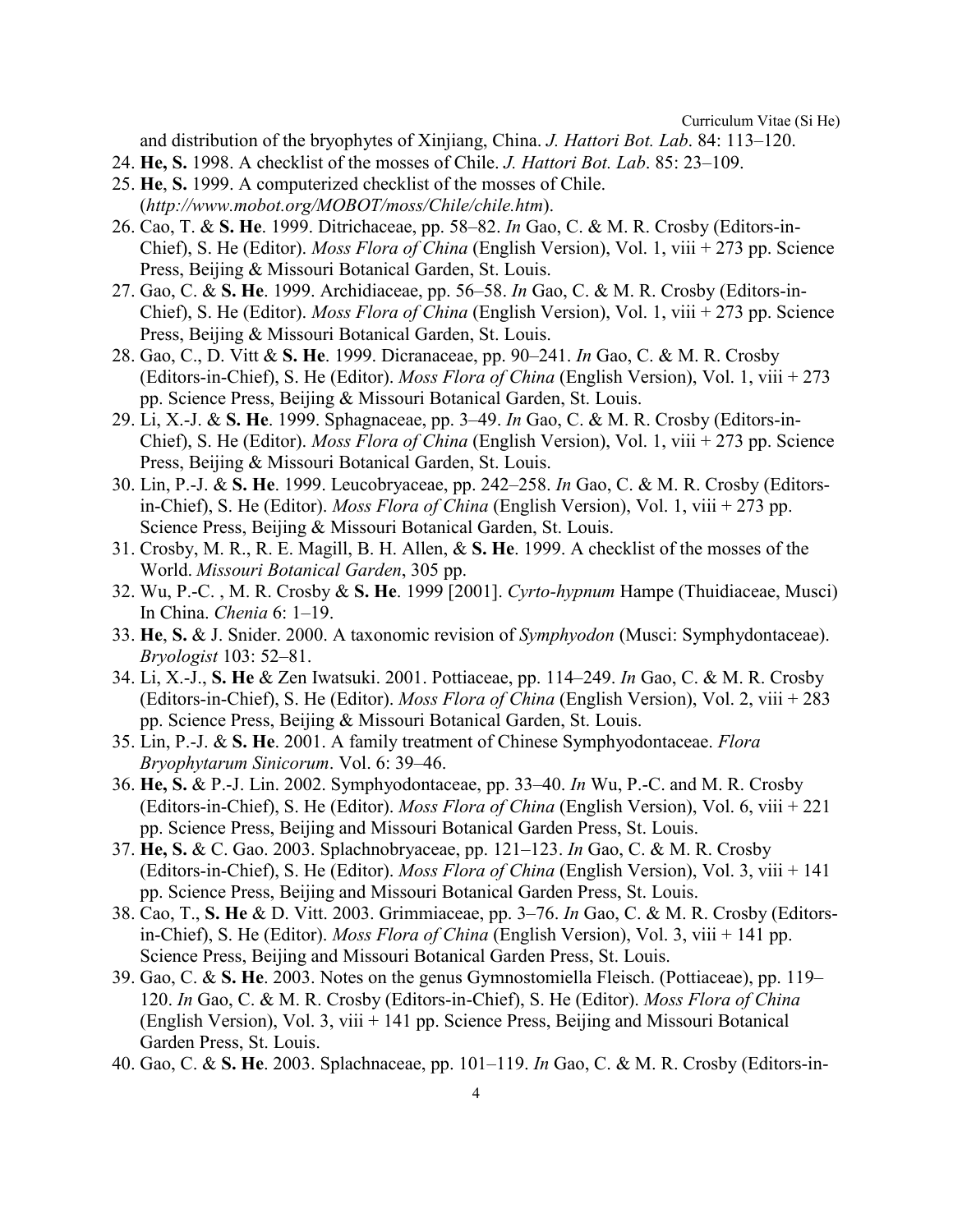Chief), S. He (Editor). *Moss Flora of China* (English Version), Vol. 3, viii + 141 pp. Science Press, Beijing and Missouri Botanical Garden Press, St. Louis.

- 41. Gao, C. & **S. He**. 2003. Oedipodiaceae, pp. 123–124. *In* Gao, C. & M. R. Crosby (Editors-in-Chief), S. He (Editor). *Moss Flora of China* (English Version), Vol. 3, viii + 141 pp. Science Press, Beijing and Missouri Botanical Garden Press, St. Louis.
- 42. Jia, Y., P.-C. Wu, M.-Z. Wang & **S. He**. 2003. *Takakiopsida*, a unique taxon of bryophytes. *Acta Phytotax*. *Sin*. 41: 350–361.
- 43. Li, X.-J., **S. He** & D.-C. Zhang. 2003. Ephemeraceae, pp. 77–78. *In* Gao, C. & M. R. Crosby (Editors-in-Chief), S. He (Editor). *Moss Flora of China* (English Version), Vol. 3, viii + 141 pp. Science Press, Beijing and Missouri Botanical Garden Press, St. Louis.
- 44. Li, X.-J., **S. He** & D.-C. Zhang. 2003. Funariaceae, pp. 79–100. *In* Gao, C. & M. R. Crosby (Editors-in-Chief), S. He (Editor). *Moss Flora of China* (English Version), Vol. 3, viii + 141 pp. Science Press, Beijing and Missouri Botanical Garden Press, St. Louis.
- 45. Li, X.-J., **S. He** & D.-C. Zhang. 2003. Tetraphidaceae, pp. 125–130. *In* Gao, C. & M. R. Crosby (Editors-in-Chief), S. He (Editor). *Moss Flora of China* (English Version), Vol. 3, viii + 141 pp. Science Press, Beijing and Missouri Botanical Garden Press, St. Louis.
- 46. **He, S.** & E. DeLuna. 2004. The genus *Braunia* (Bryopsida, Hedwigiaceae) in China. *Bryologist* 107: 373–376.
- 47. **He, S.** 2005. A revision of the genus *Leptopterigynandrum* (Bryopsida, Leskeaceae). *J. Hattori Bot. Lab*. 97: 1–38.
- 48. Wang, M.-Z., P.-C. Wu, **S. He** & Z. L. K. Magombo. 2005. Diphysciaceae, pp. 292–301. *In* Wu, P.-C. & M. R. Crosby (Editors-in-Chief), S. He (Editor). *Moss Flora of China* (English Version), Vol. 8, viii + 385 pp. Science Press, Beijing and Missouri Botanical Garden Press, St. Louis.
- 49. Wang, M.-Z., X.-J. Li & **S. He**. 2005. Buxbaumiaceae, pp. 302–305. *In* Wu, P.-C. & M. R. Crosby (Editors-in-Chief), S. He (Editor). *Moss Flora of China* (English Version), Vol. 8, viii + 385 pp. Science Press, Beijing and Missouri Botanical Garden Press, St. Louis.
- 50. Zhang, M.-X. & **S. He**. 2005. Hypnaceae, pp. 80–260. *In* Wu, P.-C. & M. R. Crosby (Editors-in-Chief), S. He (Editor). *Moss Flora of China* (English Version), Vol. 8, viii + 385 pp. Science Press, Beijing and Missouri Botanical Garden Press, St. Louis.
- 51. **He**, **S.** 2006. Notes on the genus *Diaphanodon*, with a new interpretation of *Diaphanodon blandus* (Leskeaceae, Bryopsida). *J. Hattori Bot. Lab*. 100: 119–124.
- 52. **He, S.** & L. Zhang. 2007. *Neckeropsis moutieri* (Neckeraceae), a Southeast Asia Species New to China. *J. Trop. Subtrop. Bot*. 15(6): 545–548.
- 53. **He, S.** & Jong-Suk Song. 2007. New records of mosses from Ulleung Island, Korea. *J. Phytogeogr. Taxon*. 55: 99–102.
- 54. **He, S.** & X.-J. Li. 2007. Spiridentaceae, pp. 192–193. *In* Li, X.-J. & M. R. Crosby (Editorsin-Chief), S. He (Editor). *Moss Flora of China* (English Version), Vol. 4, viii + 211 pp. Science Press, Beijing and Missouri Botanical Garden Press, St. Louis.
- 55. Jia, Y., **S. He** & M. R. Crosby. 2007. A New Combination in *Heterophyllium* (Bryopsida, Sematophyllaceae), with a Key to the Himalayan Species. *Novon* 17: 332–335.
- 56. Li, X.-J., **S. He** & M. Zang. 2007. Mniaceae, pp. 93–144. *In* Li, X.-J. & M. R. Crosby (Editors-in-Chief), S. He (Editor). *Moss Flora of China* (English Version), Vol. 4, viii + 211 pp. Science Press, Beijing and Missouri Botanical Garden Press, St. Louis.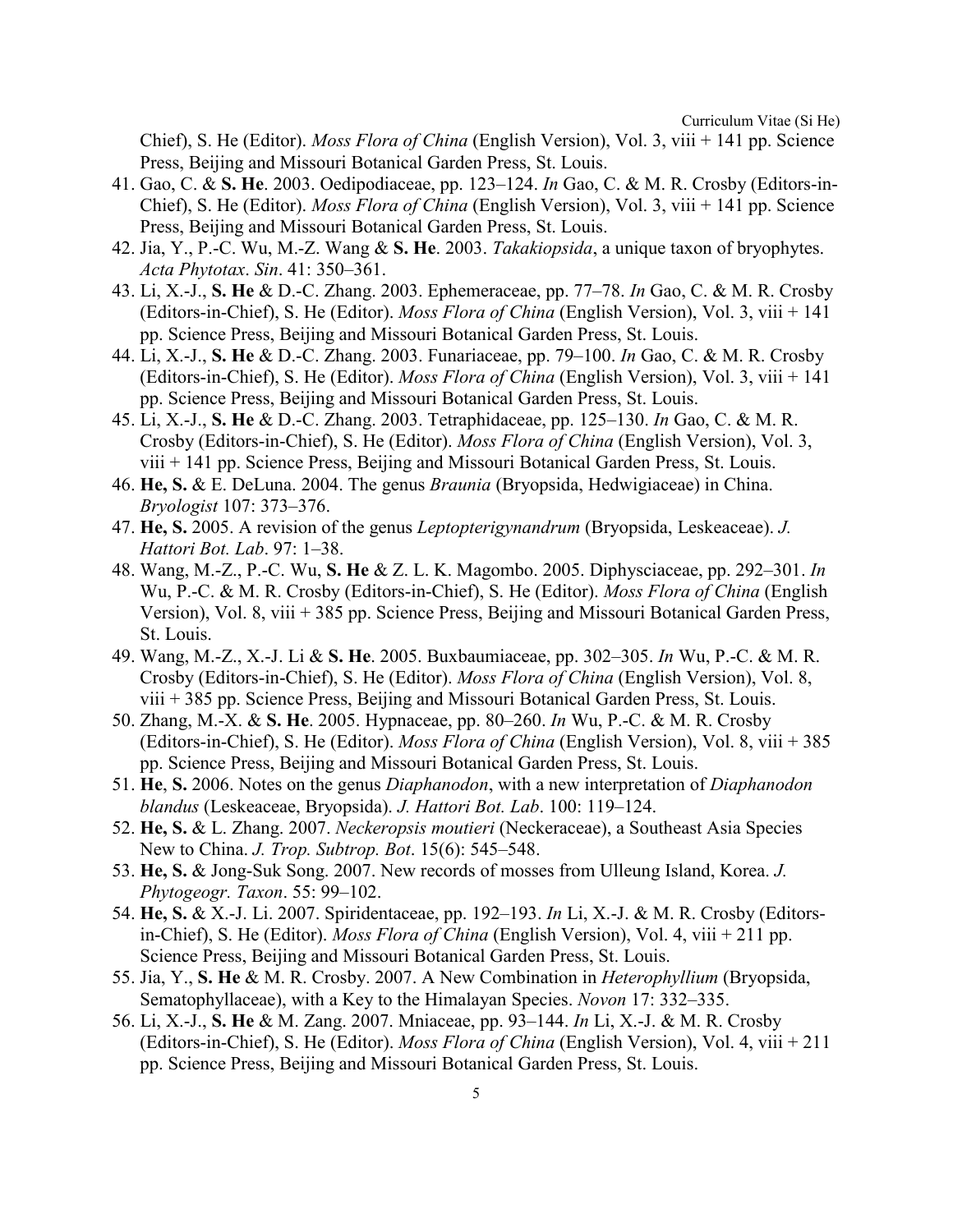- 57. Li, X.-J. & **S. He**. 2007. Rhizogoniaceae, pp. 145–148. *In* Li, X.-J. & M. R. Crosby (Editorsin-Chief), S. He (Editor). *Moss Flora of China* (English Version), Vol. 4, viii + 211 pp. Science Press, Beijing and Missouri Botanical Garden Press, St. Louis.
- 58. Li, X.-J. & **S. He**. 2007. Hypnodendraceae, pp. 149–151. *In* Li, X.-J. & M. R. Crosby (Editors-in-Chief), S. He (Editor). *Moss Flora of China* (English Version), Vol. 4, viii + 211 pp. Science Press, Beijing and Missouri Botanical Garden Press, St. Louis.
- 59. Li, X.-J. & **S. He**. 2007. Aulacomniaceae, pp. 152–156. *In* Li, X.-J. & M. R. Crosby (Editorsin-Chief), S. He (Editor). *Moss Flora of China* (English Version), Vol. 4, viii + 211 pp. Science Press, Beijing and Missouri Botanical Garden Press, St. Louis.
- 60. Li, X.-J. & **S. He**. 2007. Meesiaceae, pp. 157–160. *In* Li, X.-J. & M. R. Crosby (Editors-in-Chief), S. He (Editor). *Moss Flora of China* (English Version), Vol. 4, viii + 211 pp. Science Press, Beijing and Missouri Botanical Garden Press, St. Louis.
- 61. Li, X.-J. & **S. He.** 2007. Timmiaceae, pp. 194–198. *In* Li, X.-J. & M. R. Crosby (Editors-in-Chief), S. He (Editor). *Moss Flora of China* (English Version), Vol. 4, viii + 211 pp. Science Press, Beijing and Missouri Botanical Garden Press, St. Louis.
- 62. Lin, C.-Y., T.-Y. Chiang, **S. He** & T.-W. Hsu. 2007. Mosses. *In* Peng, C.-I., D. E. Boufford, T. Takaso & T.-Y. Chiang (eds.). *Selection Pl. Iriomote Isl., Japan*. 183 pp. Endemic Species Research Institute, Nantou, Taiwan.
- 63. Zang, M. & **S. He**. 2007. Bartramiaceae, pp. 161–191. *In* Li, X.-J. & M. R. Crosby (Editorsin-Chief), S. He (Editor). *Moss Flora of China* (English Version), Vol. 4, viii + 211 pp. Science Press, Beijing and Missouri Botanical Garden Press, St. Louis.
- 64. Zhang, D.-C., X.-J. Li & **S. He**. 2007. Bryaceae, pp. 3–92. *In* Li, X.-J. & M. R. Crosby (Editors-in-Chief), S. He (Editor). *Moss Flora of China* (English Version), Vol. 4, viii + 211 pp. Science Press, Beijing and Missouri Botanical Garden Press, St. Louis.
- 65. **He, S.** 2008. *Plagiothecium shevockii* (Plagiotheciaceae), a new species from Taiwan. *Novon* 18: 344–346.
- 66. **He, S.** 2008. Helodiaceae, pp. 68–70. *In* Hu, R.-L., Y.-F. Wang & M. R. Crosby (Editors-in-Chief), S. He (Editor). *Moss Flora of China* (English Version), Vol. 7, viii + 258 pp. Science Press, Beijing and Missouri Botanical Garden Press, St. Louis.
- 67. **He, S.** & L. Zhang. 2008. *Symphysodontella siamensis* (Pterobryaceae), a moss genus confirmed for China. *Bryologist* 111: 501–504.
- 68. Guo, S.-L. & **S. He.** 2008. A New Species of *Macromitrium* (Orthotrichaceae) from Hainan, China. *Bryologist* 111: 505–509.
- 69. Guo, S.-L. & **S. He.** 2008. *Macromitirum cavaleriei*, a little known moss from China with four new synonyms (Musci: Orthotrichaceae). *J. Bryol*. 30: 264–270.
- 70. **He**, **S**., J. R. Shevock & P. L. Redfearn. 2009. *Dixonia orientalis* and *Trismegistia korthalsii* new to mainland China, Taiwan and Hainan Islands. *Trop. Bryol*. 30: 72–76.
- 71. Enroth, J. S. Olsson, **S. He**, J. R. Shevock & D. Quandt. 2010. When morphology and molecules tell us different stories, part 2: *Pinnatella homaliadelphoides* (Neckeraceae), a new moss species from China and India. *Trop. Bryol*. 31: 67–75.
- 72. Guo, S.-L., Y.-Y. Zhen, T. Cao & **S. He**. 2010. New synonyms and records of the genus *Ulota* D. Mohr (Musci, Orthotrichaceae) in the Moss Flora of China. *Acta Bryolichenol. Asiat. 3*: 51–60.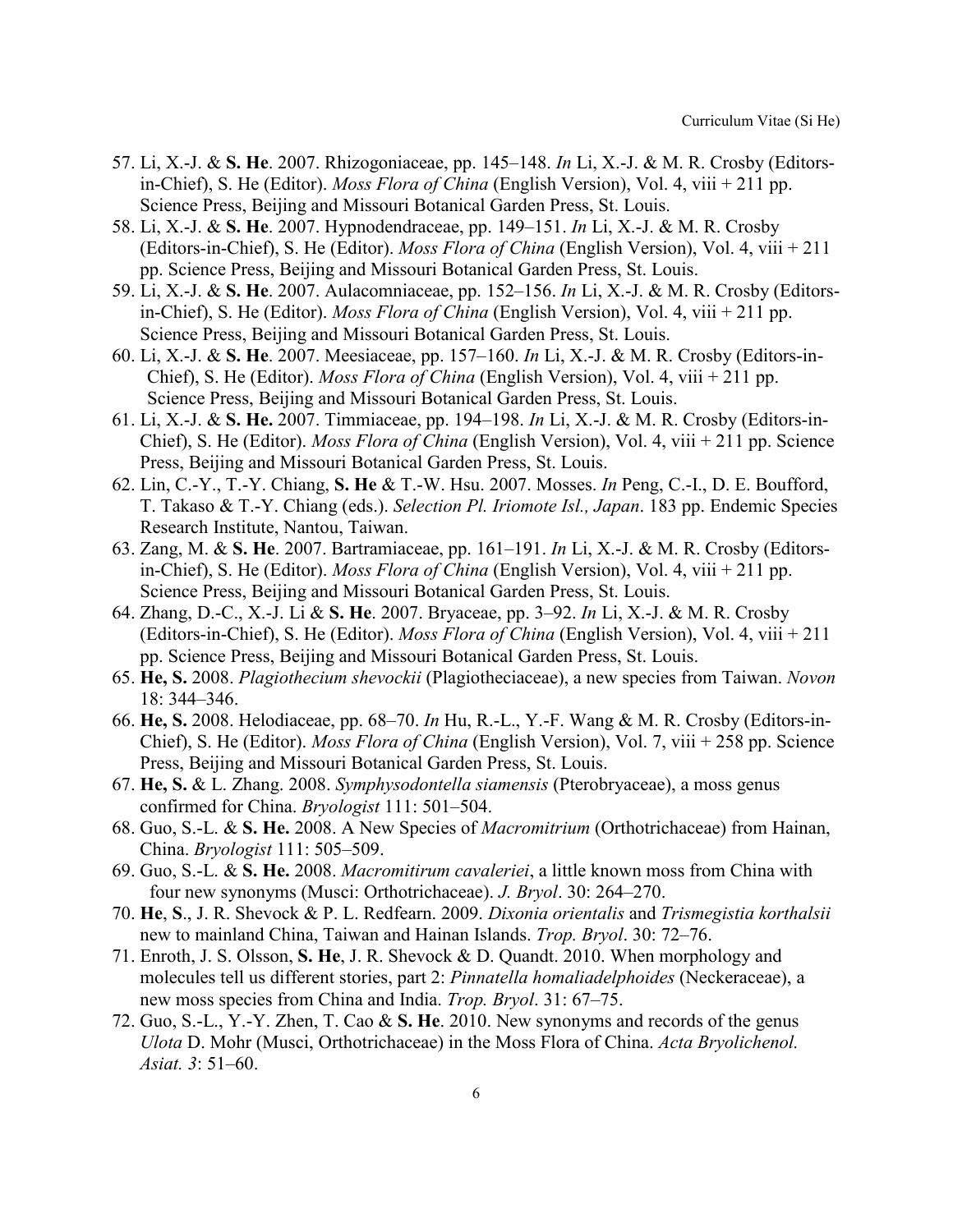- 73. Jia, Y. & **S. He**. 2010. New synonyms and new combinations of Himalayan species of *Brotherella* (Sematophyllaceae, Bryopsida). *Bryologist* 113: 246–251.
- 74. Mao, L.-H., P.-J. Lin, **S. He** & L. Zhang. 2010. *Syntrichia amphidiacea* (Müll. Hal.) Zand. new to continental Asia from China. *Acta Bryolichenol. Asiat*. 3: 100–104.
- 75. **He**, **S**. & J. S. Song. 2011. The mosses of Jeju Island, Korea: New records and an updated checklist. *J. Phytogeogr. Taxon*. 58: 97–108.
- 76. Jia, Y. & **S. He**. 2011. Pterobryaceae, pp. 215–257. *In* Wu, P.-C. & M. R. Crosby (Editorsin-Chief), **S. He** (Editor). *Moss Flora of China* (English Version), Vol. 5, viii + 423 pp. Science Press, Beijing and Missouri Botanical Garden Press, St. Louis.
- 77. Jia, Y., **S. He** & S.-L. Guo. 2011. Orthotrichaceae, pp. 22–117. *In* Wu, P.-C. & M. R. Crosby (Editors-in-Chief), **S. He** (Editor). *Moss Flora of China* (English Version), Vol. 5, viii + 423 pp. Science Press, Beijing and Missouri Botanical Garden Press, St. Louis.
- 78. Shevock, J. R., R. Ochyra, **S. He** & D. G. Long. 2011. *Yunnanobryon*, a new rheophytic moss genus from southwest China. *Bryologist* 114: 194–203.
- 79. Zhang, M.-X. & **S. He**. 2011. Cryphaceae, pp. 132–152. *In* Wu, P.-C. & M. R. Crosby (Editors-in-Chief), **S. He** (Editor). *Moss Flora of China* (English Version), Vol. 5, viii + 423 pp. Science Press, Beijing and Missouri Botanical Garden Press, St. Louis.
- 80. Zhang, M.-X. & **S. He**. 2011. Leucodontaceae, pp. 153–181. *In* Wu, P.-C. & M. R. Crosby (Editors-in-Chief), **S. He** (Editor). *Moss Flora of China* (English Version), Vol. 5, viii + 423 pp. Science Press, Beijing and Missouri Botanical Garden Press, St. Louis.
- 81. **He**, **S**. 2012. *Gollania adunca* (Musci: Hypnaceae), a new species from Vietnam and a genus new to Indochina. *Polish Bot. J*. 57(1): 59–62.
- 82. **He**, **S**. & S. K. Nguyen. 2012. New records and an updated checklist of the mosses of Vietnam. *Trop. Bryol*. 34: 32–88.
- 83. **He**, **S**. 2013. *Barbula satoi* (Pottiaceae, Bryopsida), a New Combination from China and Notes on the Circumscription of *Sinocalliergon*. *Novon* 23: 47–50.
- 84. **He, S**. 2014. *Octoblepharum pocsii* (Calymperaceae), a recently described African species new to Laos and Asia. *Phytotaxa* 184(3) 178–180.
- 85. Guo, S.-L. & **S. He**. 2014. Toward a new understanding of *Macromitrium nepalense* (Orthotrichaceae), with two new synonyms. *Bryologist* 117: 15–21.
- 86. Jia, Y. & **S. He**. 2014. Additions to the Chinese Pylaisiadelphaceae (Bryopsida). *Pl. Diversity Resources* 36(6): 771–780.
- 87. Li, M., M. Ignatov, S. Huttunen, **S. He** & Y.-F. Wang. 2014. Phylogenetic position of the genus *Bryhnia* Kaurin (Brachytheciaceae, Bryophyta) inferred from chloroplast (*rpl*16, *trn*G, *trn*L-F) and nuclear (ITS) sequence data. *J. Bryol*. 36: 15–21.
- 88. Lou, Y.X., **S. He** & S.-L. Guo. 2014. Using macroclimatic models to estimate the distribution ranges of taxonomically challenging taxa−An example with *Macromitrium cavaleriei* (Orthotrichaceae). *J. Bryol*. 36(4): 271–278.
- 89. Ma, W.-Z., **S. He** & J.R. Shevock. 2014. A geographical extension of the South American genus *Eobruchia* (Bruchiaceae) to Asia with a new species *E. sichuaniana* from China. *Bryologist* 117: 37–42.
- 90. Mao, L.-H., Q. Zuo, **S. He** & L. Zhang. 2014. *Plaubelia burmensis*, a new name for *P. perinvoluta* (Pottiaceae), with special reference to the phylogenetic relationship between *Plaubelia* and *Hyophila*. *Phytotaxa* 161(2): 121–129.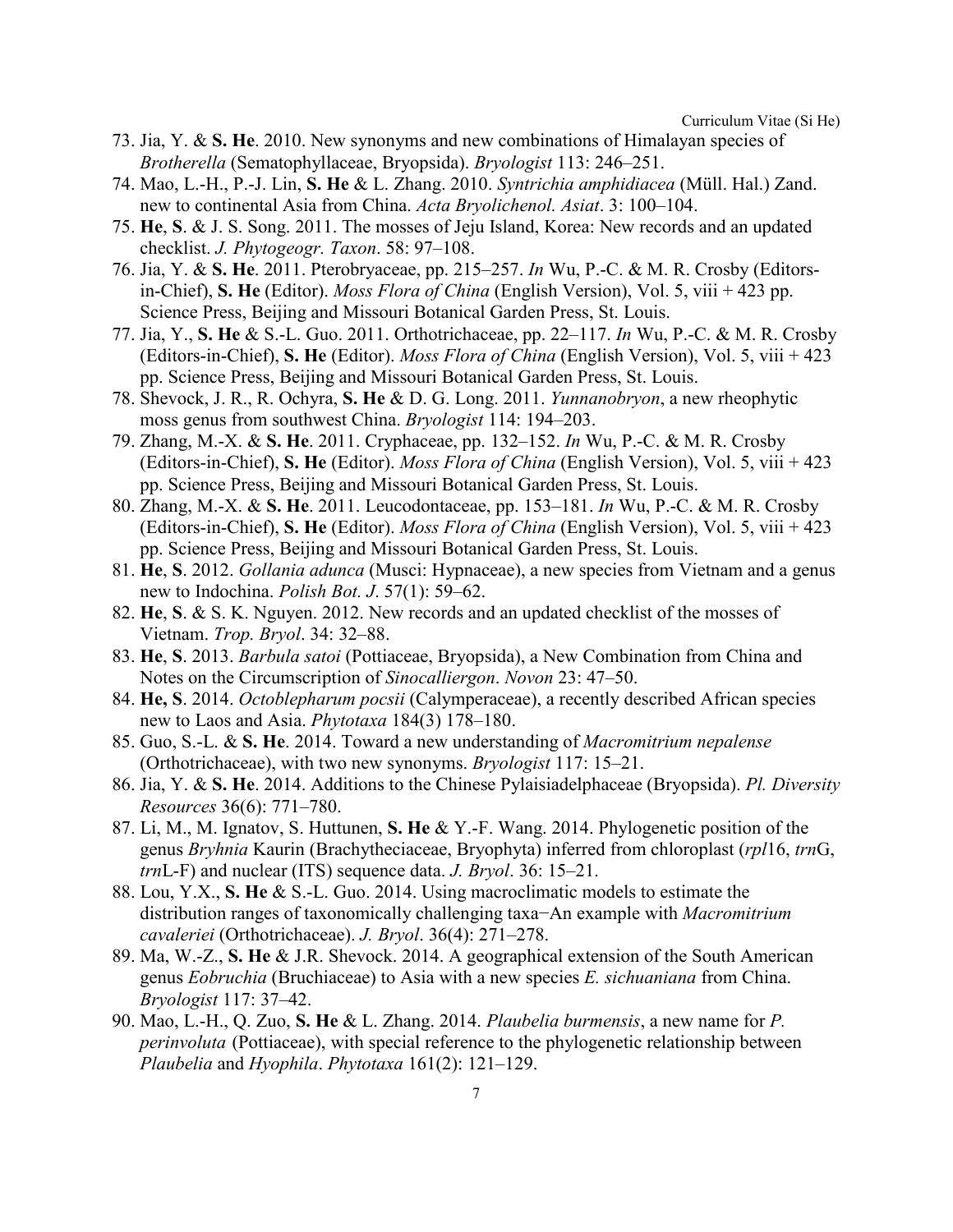- 91. Sukkharak, P., J. Tongma, V. Chatutan, & **S. He**. 2014. Bryophytes of beach forests in Chonburi province, Thailand. *Songklanakarin J. Sci. Techol*. 36(5): 521–525.
- 92. Sukkharak, P., P. Pearaksa, A. Sarawan & **S. He**. 2014. Bryophytes of Khao Kheow open zoo, Chonburi province, Thailand. *Khon Kaen Univ. Sci. J*. 42(3): 571–578.
- 93. Sukkharak, P., P. Kitlap, A. Likananan & **S. He**. 2014. Bryophytes of Khao Soi Dao wildlife sanctuary, Chantaburi province, Thailand. Songklanakarin *J. Sci. Technol*. 36(5): 527–534.
- 94. Yi, Y.-J. & **S. He**. 2014. *Plagiomnium guizhouense* (Plagiomniaceae), a new species from Guizhou, China. *J. Bryol*. 36(4): 291–294.
- 95. Yi, Y.-J. & **S. He**. 2014. *Orthomnion javense* (Plagiomniaceae), a Malesian species newly confirmed for China and new to Laos, with *O. loheri* as a new synonym. *Phytotaxa* 170(1): 41–45.
- 96. Yi, Y.-J. & **S. He**. 2014. *Plagiomnium wui* (Mniaceae), a new combination from Hubei, China. *Novon* 23(4): 494–498.
- 97. Li, X.-Q., Q. Zuo, M. Li, **S. He**, Y. Jia & Y.-F. Wang. 2015. Phylogenetic relationships and species delimitation among the taxa with propagula in *Pseudotaxiphyllum* (Plagiotheciaceae, Bryophyta). *J. Syst. Evol*. 53: 179–190.
- 98. Yi, Y. J., **S. He** & W. Z. Ma. 2015. *Hyophila flavolimbata*, a new species of Pottiaceae from northwestern Yunnan, China. *Phytotaxa* 231(2): 182–186.
- 99. Sukkharak, P. & **S. He**. 2015. *Schwetschkeopsis fabronia* (Schwägr.) Broth. (Bryophyta: Fabroniaceae): a species new to Thailand. *Telopea* 18: 371–374.
- 100. Yi, Y.J. & **S. He**. 2015. *Atrichum laoshanense*, a new species of Polytrichaceae from eastern China. *J. Bryol*. 37: 292–296.
- 101. Jia, Y. & **S. He**. 2016. New combinations for two species of *Wijkia* (Pylaisiadelphaceae) and a new name in *Ectropothecium* (Hypnaceae). *J. Bryol*. 38: 70–72.
- 102. **He, S.** & K. S. Nguyen. 2016. *Aerobryum brevicuspis* (Meteoriaceae), A New Species from Northern Vietnam. *J. Bryol*. 38: 230–234.
- 103. Ma, W.-Z., J. R. Shevock & **S. He**. 2016. The first discovery on the sporophytes of a rheophytic moss: *Bryocrumia vivicolor* (Bryophyta, Hypnaceae). *Phytotaxa* 265(1): 73–78.
- 104. Jia, Y., Q. He, F. X. Li, **S. He**, M.Z. Wang & P.C. Wu. 2016. A Newly updated and annotated checklist of the Anthocerotae and Hepaticae of Qinglin Mts., China. *J. Bryol*. 38: 312–326.
- 105. **He**, **S**. & W.R. Buck. 2018. *Phantomia vadimii* (Dicranaceae), a new moss genus and species from northern Vietnam. *Novon* 26(1): 9–13.
- 106. Shevock, J., W.-Z. Ma, **S. He** & D.G. Long. 2018. A reassessment of the Asian moss genus *Reimersia* (Pottiaceae). *Bryologist* 121(1): 23–31.
- 107. **He**, **S**., P. Sukkharak & S. Chantanaorrapint. 2018. *Pseudoparaphysanthus linisii* (Neckeraceae), a new combination and a new record to mainland Southeast Asia. *J. Bryol*. 40(2): 143–148. (DOI: 10.1080/03736687.2018.1448501).
- 108. Zhao, D.-P., S. Mamitimin & **S. He.** 2018. *Didymodon kunlunensis* D.P.Zhao, S.Mamtimin & S.He (Pottiaceae), a new species from Xinjiang, China. *J. Bryol*. 40(2): 120–124. (DOI: 10.1080/03736687.2018.1451736).
- 109. **He, S.,** X.-L. Yan, L. He & P. Sukkharak. 2018. Notes on the distribution of *Venturiella perrottetii* (Bryophyta: Erpodiaceae), with new records reported from Myanmar and Thailand. *Phytotaxa* 362(3): 297–300. (DOI: http://dx.doi.org/10.11646/phytotaxa.362.3.7).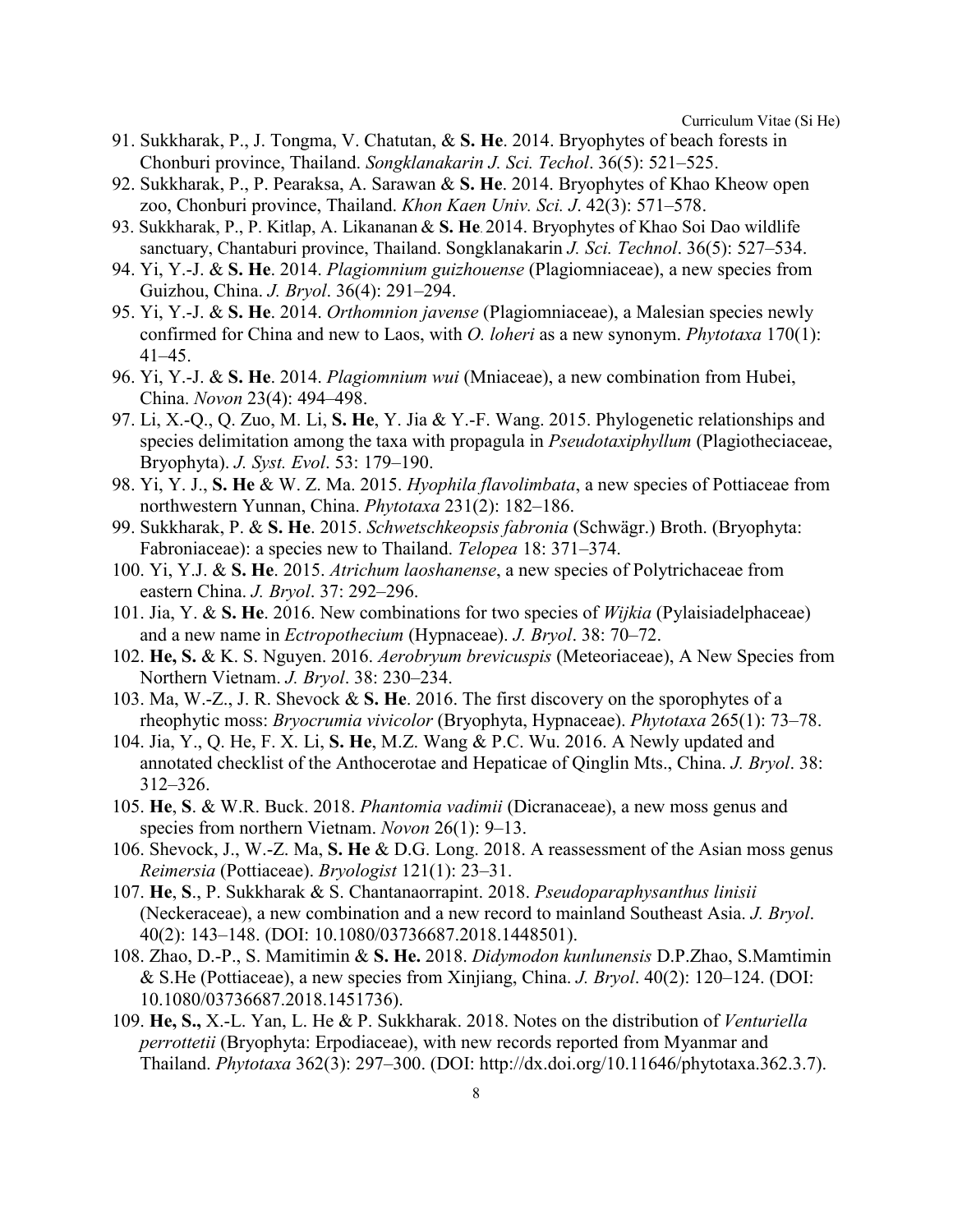- 110. Chantanaorrapint, S., P. Sukkharak & **S. He**. 2018. Thysananthus ciliaris (Lejeuneaceae, Marchantiophyta): a new record of Thysananthus species for Thailand. Telopea 21: 153–156.
- 111. Yi, Y.-J., Z.-W. Sun, **S. He** & M. Sulayman. 2018. A study of molecular sequences, sexuality, and morphological variation in *Plagiomnium carolinianum*, *P. maximoviczii*, and *P. rhynchophorum* (Bryophyta, Mniaceae). Phytotaxa 375(1): 81–91. (Doi: [https://doi.org/10.11646/phytotaxa.375.1.4\)](https://doi.org/10.11646/phytotaxa.375.1.4)
- 112. Zhao, D.-P., **S. He**, T. Tsegmed & S. Mamtimin. 2018. Range extension of *Didymodon tibeticus* to Mongolia and a new synonym of *Didymodon nigrescens.* Herzogia 31(1): 311– 316.
- 113. **He, S**. 2019. Disentangling the taxonomy and morphology of *Ectropothecium* (Bryophyta: Hypnaceae), with comments on its generic relationships and *Neoptychophyllum*, a new name for the genus *Ptychophyllum*. Bryophyte Diversity and Evolution 41: 17–34. <https://doi.org/10.11646/bde.41.1.3>
- 114. Suwanmala, O., **S. He**, L.T. Ellis, & S. Chantanaorrapint. 2019. Taxonomic note on *Calymperes flaviusculum*, a synonym of *C. moluccense* (Calympereaceae, Bryophyta). Phytotaxa 399(2): 170–172.<https://doi.org/10.11646/phytotaxa.399.2.8>
- 115. Jia, Y. & **S. He**. 201**9**. A reassessment of some Asian species of *Heterophyllium* (Pylaisiadelphaceae, Bryophyta). *Journal of Bry*ology 41(1): 28–35. (Doi: [https://doi.org/10.1080/03736687.2018.1554363\)](https://doi.org/10.1080/03736687.2018.1554363)
- 116. Herid, W., **S. He** & D.-P. Zhao. 2019. *Weissia armata*, rare Mediterranean coastline and central Asian species new to North America. Herzogia 32(1) 252–255.

#### **BOOKS**

- 1. Moss Flora of China, English version, volume 1, viii + 273 pp. Science Press, Beijing & Missouri Botanical Garden, St. Louis, 1999. ---Gao, C. & M. R. Crosby (Editors-in-Chief), **S. He** (Editor).
- 2. Moss Flora of China, English version, volume 2, viii + 283 pp. Science Press, Beijing & Missouri Botanical Garden, St. Louis, 2001 --- Li, X.-J. & M. R. Crosby (Editors-in-Chief), **S. He** (Editor).
- 3. Moss Flora of China, English version, volume 6, viii + 221 pp. Science Press, Beijing  $\&$ Missouri Botanical Garden Press, St. Louis, 2002 ---Wu, P.-C. & M. R. Crosby (Editors-in-Chief), **S. He** (Editor).
- 4. Moss Flora of China, English version, volume 3, viii + 141 pp. Science Press, Beijing  $\&$ Missouri Botanical Garden Press, St. Louis, 2003 ---Gao, C. & M. R. Crosby (Editors-in-Chief), **S. He** (Editor).
- 5. Moss Flora of China, English version, volume 8, viii + 385 pp. Science Press, Beijing & Missouri Botanical Garden Press, St. Louis, 2005 --- Wu, P.-C. & M. R. Crosby (Editors-in-Chief), **S. He** (Editor).
- 6. Moss Flora of China, English version, volume 4, viii + 211 pp. Science Press, Beijing  $\&$ Missouri Botanical Garden Press, St. Louis, 2007 ---Li, X.-J. & M. R. Crosby (Editors-in-Chief), **S. He** (Editor).
- 7. Moss Flora of China, English version, volume 7, viii + 258 pp. Science Press, Beijing & Missouri Botanical Garden Press, St. Louis, 2008 ---Hu, R.-L., Y.-F. Wang & M. R. Crosby